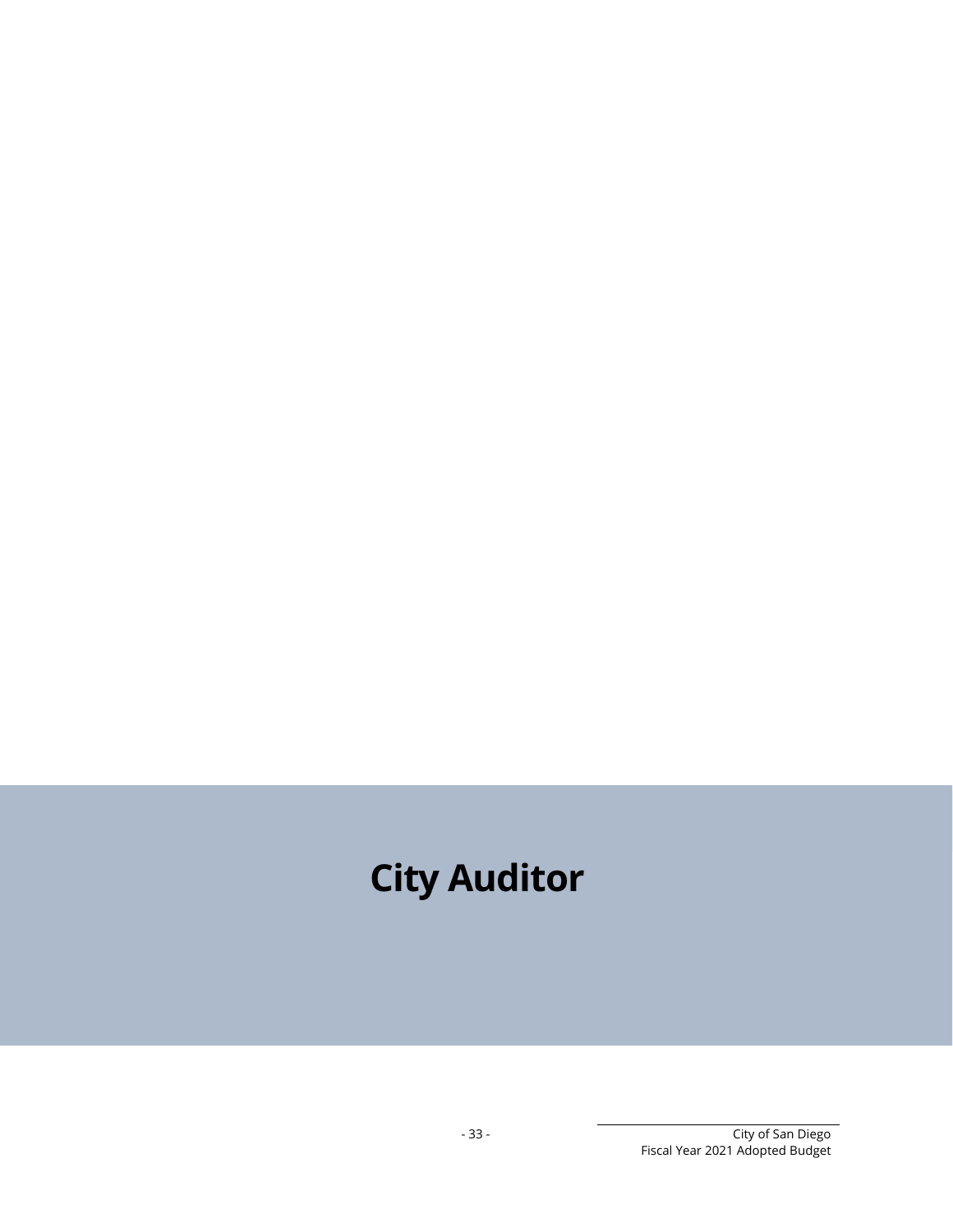

# **Page Intentionally Left Blank**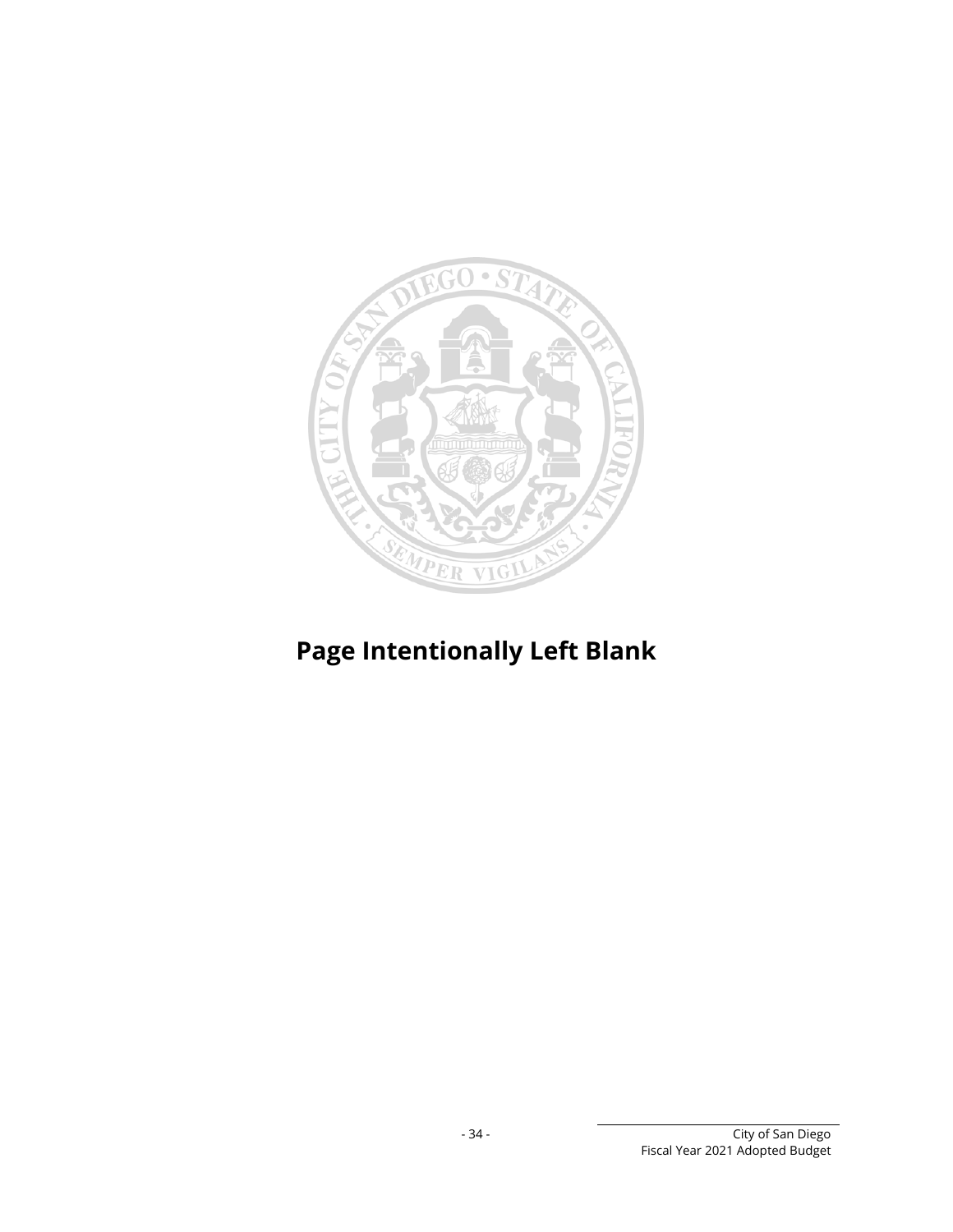

### **Description**

The Office of the City Auditor is an independent office that reports, and is accountable to, the Audit Committee and City Council. The City Auditor conducts performance audits of City departments, offices, and agencies in accordance with government auditing standards.

The audits may assess internal controls over financial reporting and evaluate how well the City complies with applicable laws, rules, and regulations; achieves stated goals and objectives; reports financial and performance information (reliability); efficiently and effectively uses resources; and safeguards and protects assets.

The Office of the City Auditor also administers the City's Fraud Hotline program and performs investigations for all material complaints received related to fraud, waste, and abuse.

#### *The vision is*:

Building public trust in government through GREATness in our work: GROWTH by owning our own personal and professional development; RESPECT by representing the office with integrity and treating all colleagues with consideration; EFFECTIVENESS by providing timely, objective, and accurate reviews of City programs and achieving solutions wherever problems are found; ACCOUNTABILITY by adhering to government auditing standards and committing to every project; TRUST by working on behalf of the San Diego community and conducting ourselves with high ethics, independence, and objectivity.

#### *The mission is:*

To advance open and accountable government through accurate, independent, and objective audits and investigations that seek to improve the economy, efficiency, and effectiveness of City government.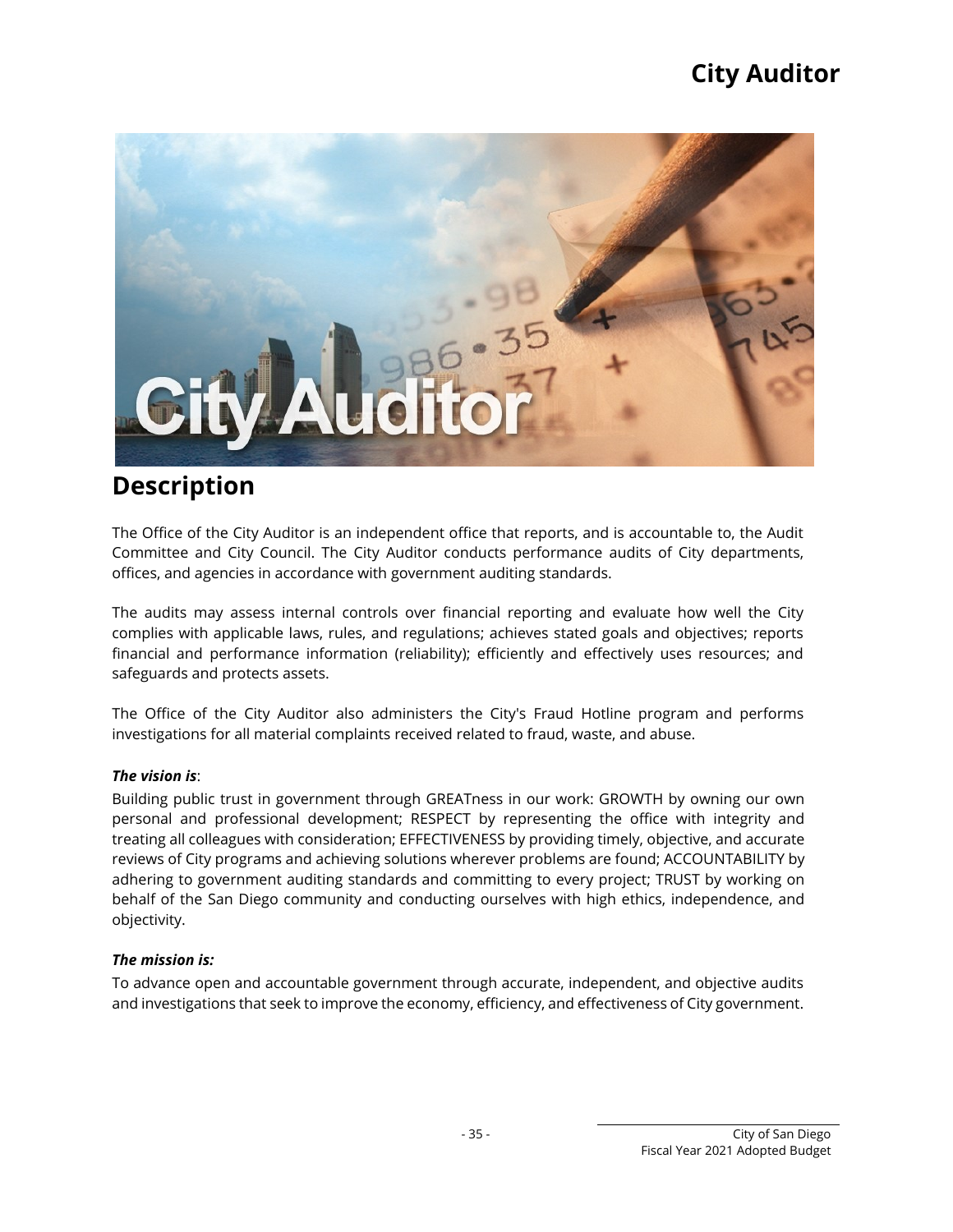### **Goals and Objectives**

- *Goal 1: Increase the economy, efficiency, and effectiveness of City government through audits and their recommendations. To fulfill its mission, the Office reports its independent and impartial reviews, conclusions, and recommendations based on performance audits and attestation engagements conducted. Some audit reports recommend ways to reduce costs or increase revenues. Other audit reports identify opportunities to increase effectiveness, use resources more efficiently, and improve internal controls. An annual audit workplan is prepared and presented to the Audit Committee each fiscal year. The audit workplan targets business processes and programs identified in the annual citywide risk assessment model.*
	- The Office will move towards accomplishing this goal by focusing on the following objectives: Improve performance of government programs and operations
	- Utilize audits to identify opportunities for improved efficiency and the effective use of City resources
	- Regularly report the status and encourage implementation of open recommendations
- *Goal 2: Provide independent, reliable, accurate, and timely information to the Mayor, Audit Committee, City Council, and other stakeholders. The City Auditor intends to provide results of all nonconfidential audits to its stakeholders. To this end, the Office intends to provide regular updates to the Audit Committee, as well as copies of all issued audit reports to the Mayor and appropriate City management, members of the City Council and their staff, Audit Committee members, and the residents of San Diego via the City Auditor website.*
	- The Office will move towards accomplishing this goal by focusing on the following objective: Provide audit results, including findings and recommendations, to relevant stakeholders
- *Goal 3: Provide independent, confidential, and reliable investigations of all material allegations of fraud, waste, or abuse that are reported via the City's Fraud Hotline. The Office of the City Auditor will investigate all material complaints received related to fraud, waste, and abuse. The City Auditor will provide a means for City of San Diego employees, vendors, and residents to confidentially report any activity or conduct in which they suspect any instances of fraud, waste, abuse, or violations of laws and regulations that should be investigated.*
	- The Office will move towards accomplishing this goal by focusing on the following objective: Provide investigation results, including recommendations for necessary actions to be taken, for all allegations of fraud, waste, abuse, or violations of law and regulations that are found to be substantiated

| <b>Performance Indicator</b>                                                             | <b>FY2019</b><br><b>Target</b> | <b>FY2019</b><br><b>Actual</b> | <b>FY2020</b><br><b>Target</b> | <b>FY2020</b><br><b>Actual</b> | <b>FY2021</b><br><b>Target</b> |
|------------------------------------------------------------------------------------------|--------------------------------|--------------------------------|--------------------------------|--------------------------------|--------------------------------|
| Percentage of audit recommendations<br>management agrees to implement                    | 100%                           | 100%                           | 95%                            | 96%                            | 95%                            |
| Percentage of audit workplan completed<br>during the fiscal year <sup>1</sup>            | 90%                            | 92%                            | 90%                            | 83%                            | 90%                            |
| Percentage of hotline investigation<br>recommendations management agrees to<br>implement | 100%                           | 100%                           | 90%                            | 90%                            | 90%                            |

### **Key Performance Indicators**

1. OCA anticipated completing 90% of its workplan for FY2020, however due to auditor vacancies, complex issues discovered during the audit, the COVID-19 pandemic, and staff volunteering at the convention center helping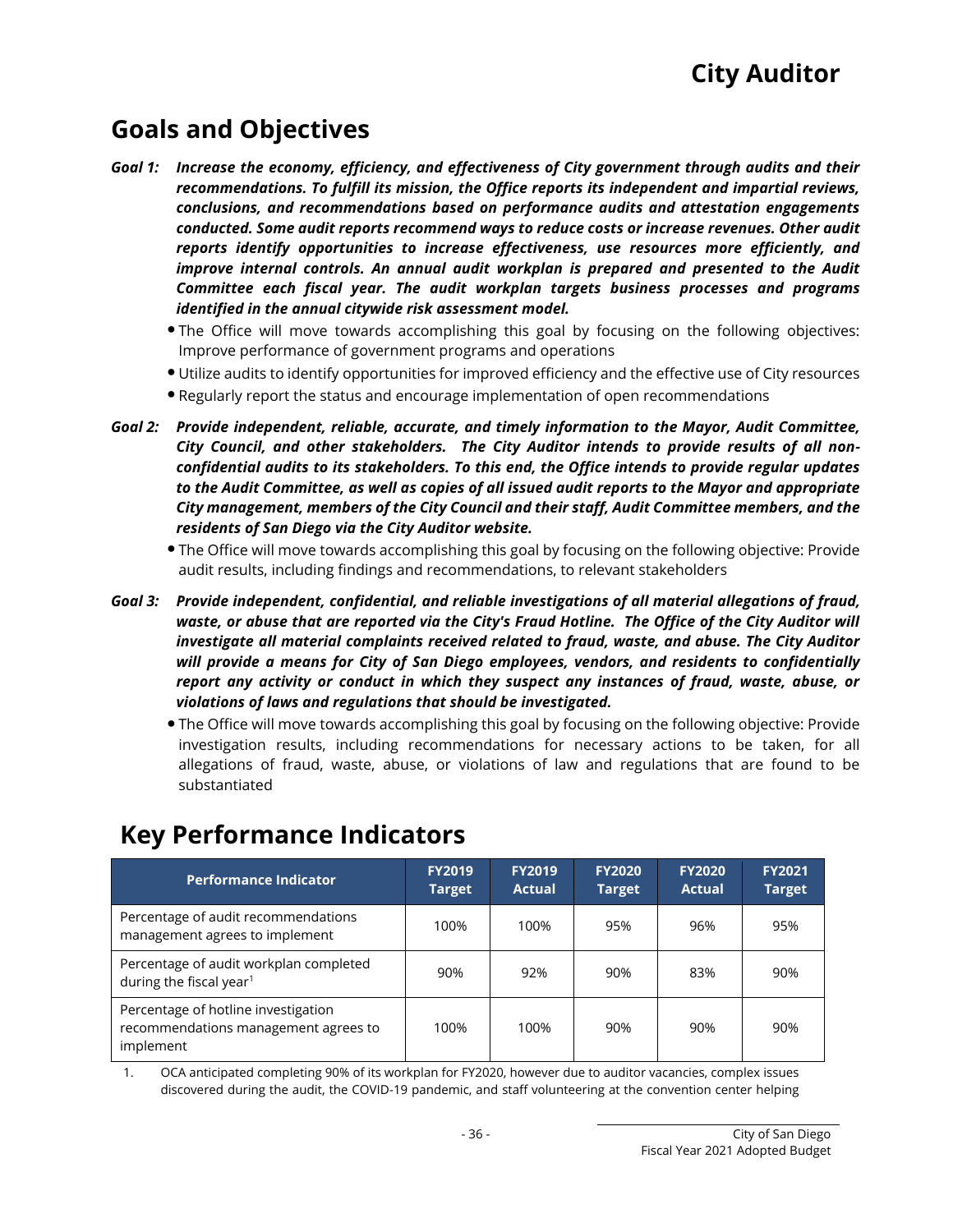# **Key Performance Indicators**

| <b>Performance Indicator</b> | <b>FY2019</b> | <b>FY2019</b> FY2020 | FY2020        | <b>FY2021</b> |
|------------------------------|---------------|----------------------|---------------|---------------|
|                              | Target        | Actual Target        | <b>Actual</b> | Target        |

the homeless during the pandemic, OCA was only able to complete 83% of its workplan. At the end of Fiscal Year 2020, four audits had not started.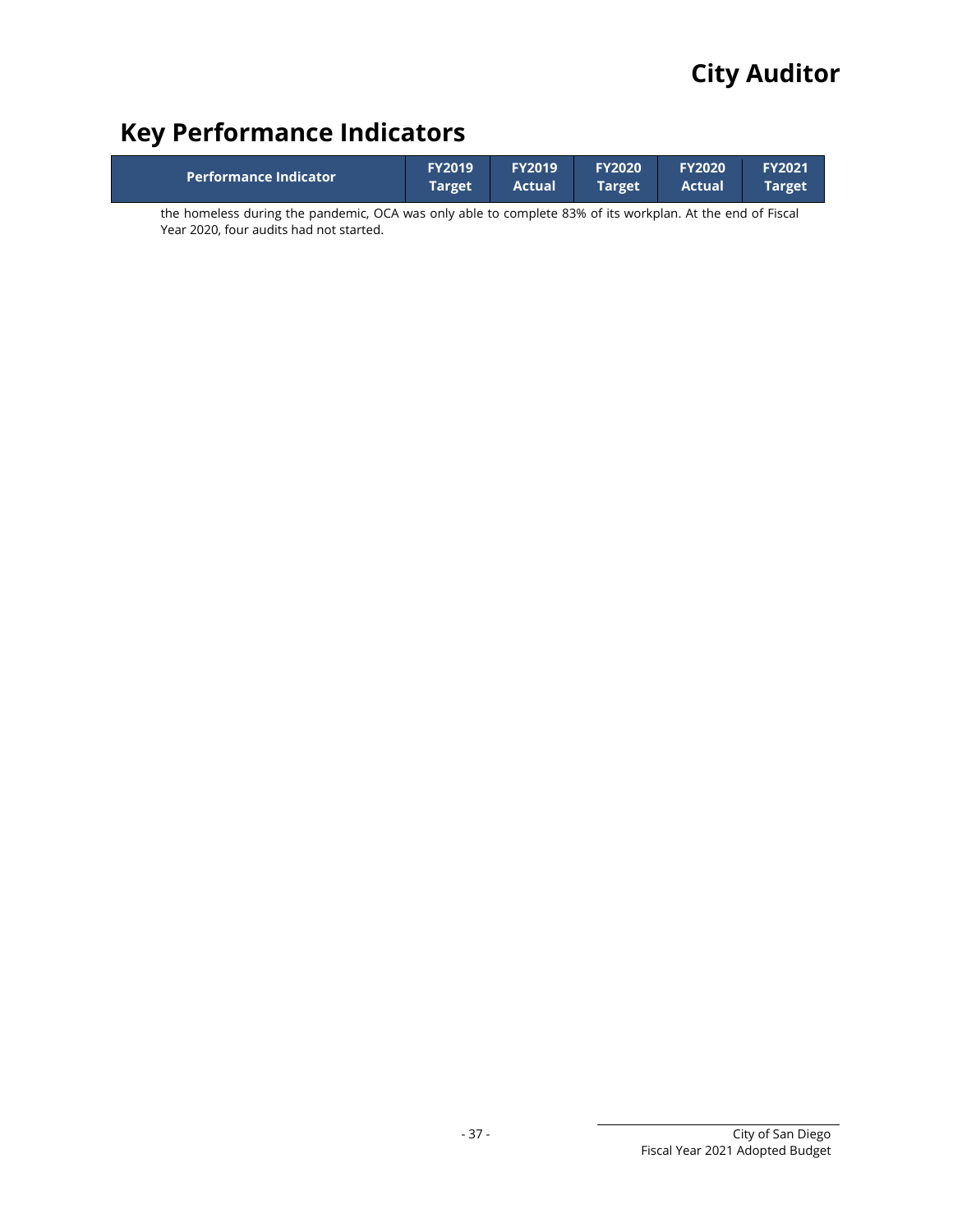

# **Page Intentionally Left Blank**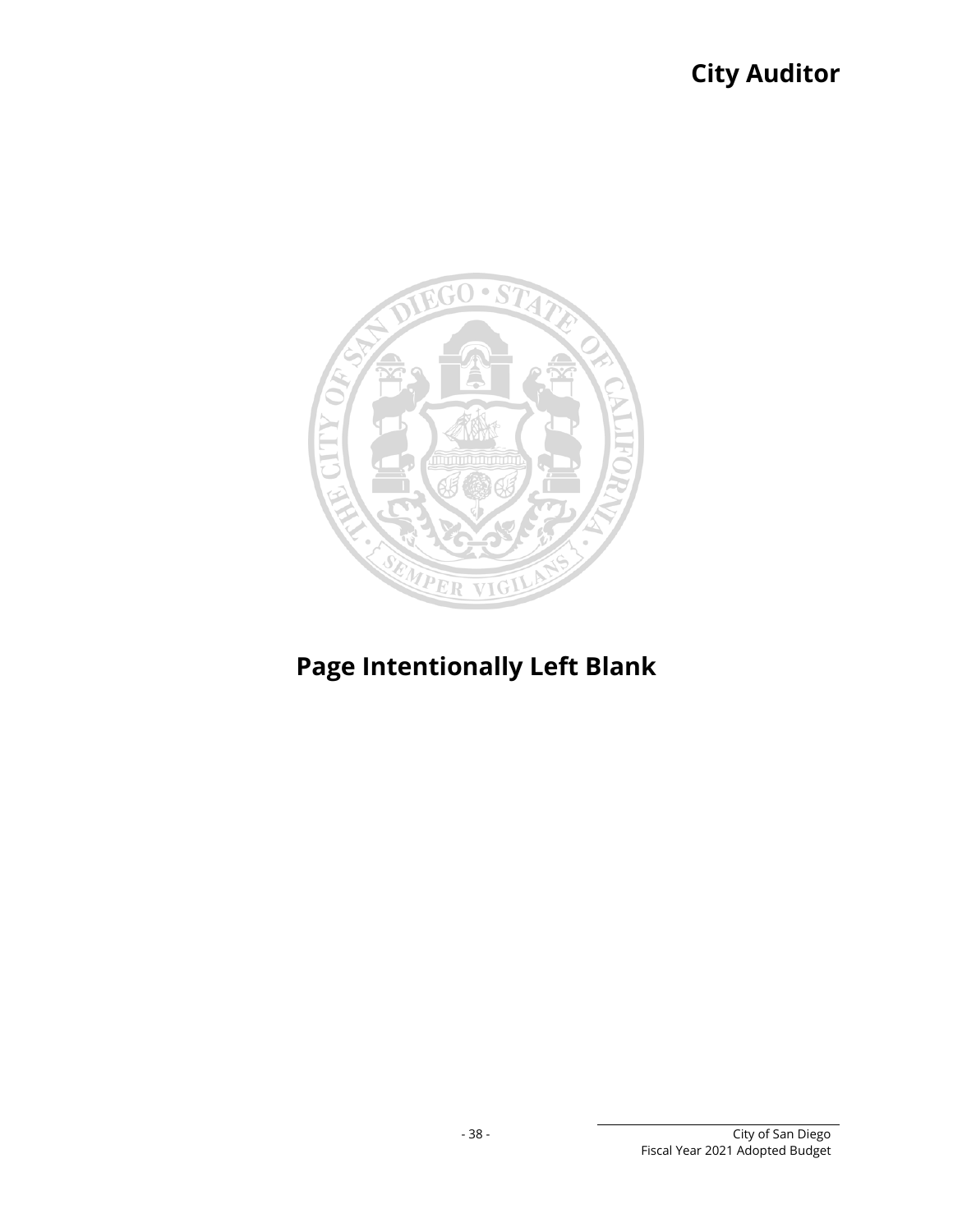### **Department Summary**

|                                      | <b>FY2019</b>  | <b>FY2020</b> |      | <b>FY2021</b>  |      | FY2020-2021 |
|--------------------------------------|----------------|---------------|------|----------------|------|-------------|
|                                      | <b>Actual</b>  | <b>Budget</b> |      | <b>Adopted</b> |      | Change      |
| FTE Positions (Budgeted)             | 22.00          | 22.00         |      | 22.00          |      | 0.00        |
| Personnel Expenditures               | 3,064,302 \$   | 3,384,756 \$  |      | 3,313,272      |      | (71, 484)   |
| Non-Personnel Expenditures           | 534.656        | 631.661       |      | 660.217        |      | 28,556      |
| <b>Total Department Expenditures</b> | $3.598.959$ \$ | 4,016,417 \$  |      | 3,973,489      |      | (42, 928)   |
| <b>Total Department Revenue</b>      | $603$ \$       |               | - \$ |                | - \$ |             |

### **General Fund**

#### **Department Expenditures**

|              | <b>FY2019</b> | <b>FY2020</b> | <b>FY2021</b>  | FY2020-2021 |
|--------------|---------------|---------------|----------------|-------------|
|              | <b>Actual</b> | <b>Budget</b> | <b>Adopted</b> | Change      |
| City Auditor | 3,598,959     | 4.016.417 \$  | 3,973,489      | (42, 928)   |
| <b>Total</b> | 3,598,959     | 4,016,417 \$  | 3,973,489      | (42, 928)   |

#### **Department Personnel**

|              | <b>FY2019</b><br><b>Budget</b> | <b>FY2020</b><br><b>Budget</b> | <b>FY2021</b><br><b>Adopted</b> | FY2020-2021<br>Change |
|--------------|--------------------------------|--------------------------------|---------------------------------|-----------------------|
| City Auditor | 22.00                          | 22.00                          | 22.00                           | 0.00                  |
| <b>Total</b> | 22.00                          | 22.00                          | 22.00                           | 0.00                  |

#### **Significant Budget Adjustments**

|                                                                                                                                                                                                                                                                                               | FTE.      | <b>Expenditures</b> | <b>Revenue</b> |
|-----------------------------------------------------------------------------------------------------------------------------------------------------------------------------------------------------------------------------------------------------------------------------------------------|-----------|---------------------|----------------|
| <b>Restoration of Expenditures</b><br>Restoration of expenditures to support department<br>operations and in accordance with City Charter Section<br>39.1.                                                                                                                                    | $0.00$ \$ | 253,908 \$          |                |
| <b>Non-Discretionary Adjustment</b><br>Adjustment to expenditure allocations that are<br>determined outside of the department's direct control.<br>These allocations are generally based on prior year<br>expenditure trends and examples of these include<br>utilities, insurance, and rent. | 0.00      | 125,352             |                |
| Pay-in-Lieu of Annual Leave Adjustments<br>Adjustment to expenditures associated with projected<br>compensation in-lieu of the use of annual leave.                                                                                                                                           | 0.00      | 2,543               |                |
| <b>Support for Information Technology</b><br>Adjustment to expenditure allocations according to a<br>zero-based annual review of information technology<br>funding requirements.                                                                                                              | 0.00      | (98, 796)           |                |
| <b>Reduction for Independent Departments</b><br>Reduction of personnel expenditures implemented based<br>on a four percent reduction from the Department's Fiscal                                                                                                                             | 0.00      | (160, 657)          |                |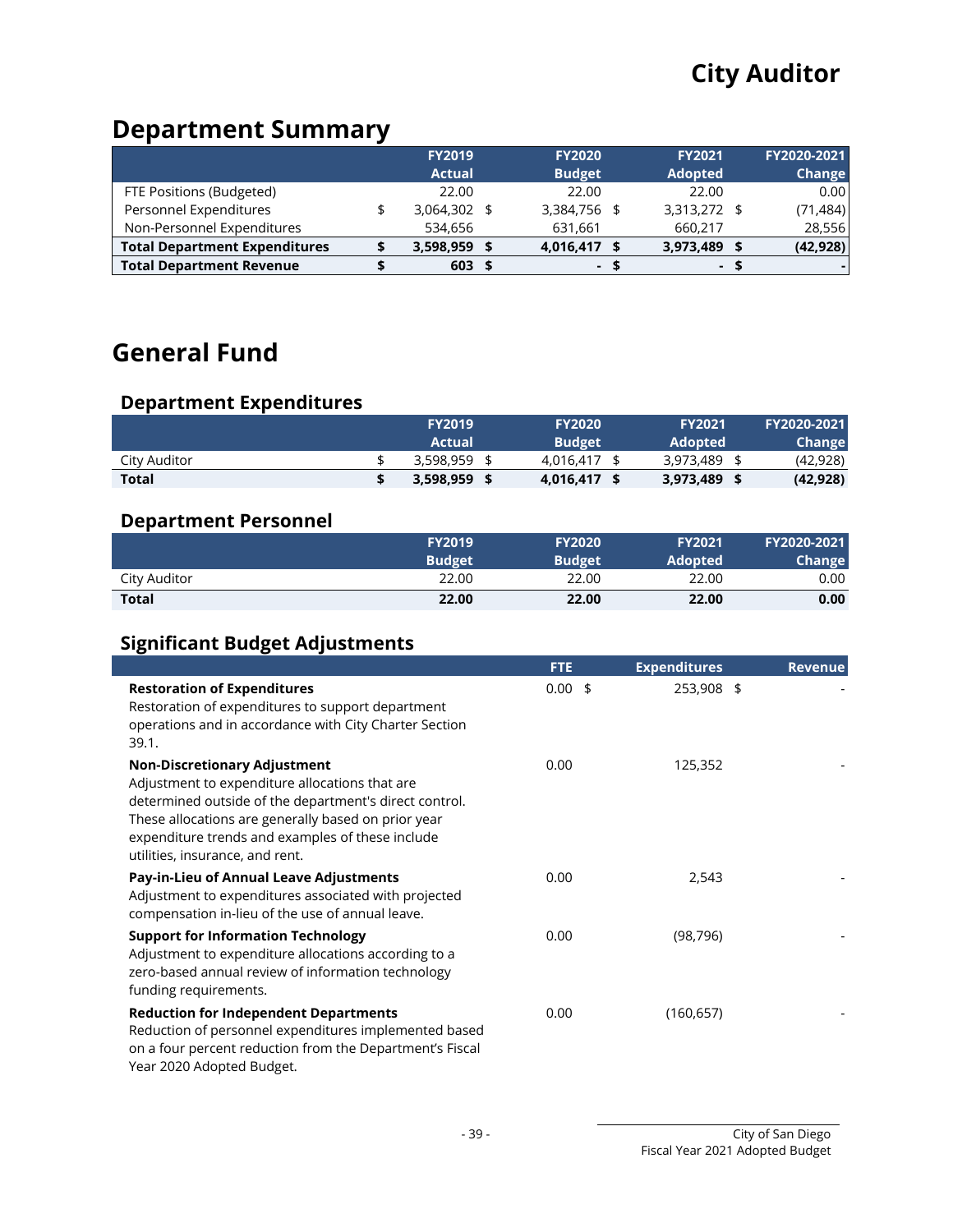#### **Significant Budget Adjustments**

|                                                                                                                                                                                            | FTE.              | <b>Expenditures</b> | <b>Revenue</b> |
|--------------------------------------------------------------------------------------------------------------------------------------------------------------------------------------------|-------------------|---------------------|----------------|
| <b>Salary and Benefit Adjustments</b>                                                                                                                                                      | 0.00              | (165, 278)          |                |
| Adjustments to reflect savings resulting from vacant<br>positions for any period of the fiscal year, retirement<br>contributions, retiree health contributions, and labor<br>negotiations. |                   |                     |                |
| <b>Total</b>                                                                                                                                                                               | 0.00 <sub>5</sub> | $(42, 928)$ \$      |                |

#### **Expenditures by Category**

|                               | <b>FY2019</b><br><b>Actual</b> | <b>FY2020</b><br><b>Budget</b> | <b>FY2021</b><br><b>Adopted</b> | FY2020-2021<br><b>Change</b> |
|-------------------------------|--------------------------------|--------------------------------|---------------------------------|------------------------------|
| <b>PERSONNEL</b>              |                                |                                |                                 |                              |
| Personnel Cost                | \$<br>1,993,698 \$             | 2,251,165 \$                   | 2,259,084 \$                    | 7,919                        |
| <b>Fringe Benefits</b>        | 1.070.604                      | 1,133,591                      | 1,054,188                       | (79, 403)                    |
| <b>PERSONNEL SUBTOTAL</b>     | 3,064,302                      | 3,384,756                      | 3,313,272                       | (71, 484)                    |
| <b>NON-PERSONNEL</b>          |                                |                                |                                 |                              |
| Supplies                      | \$<br>16.052 \$                | 16,898 \$                      | 16.915 \$                       | 17                           |
| Contracts                     | 388,349                        | 489,298                        | 488.949                         | (349)                        |
| Information Technology        | 123,876                        | 118.932                        | 147,820                         | 28,888                       |
| <b>Energy and Utilities</b>   |                                | 333                            | 333                             |                              |
| Other                         | 6,379                          | 6,200                          | 6,200                           |                              |
| <b>NON-PERSONNEL SUBTOTAL</b> | 534,656                        | 631,661                        | 660,217                         | 28,556                       |
| <b>Total</b>                  | \$<br>3,598,959 \$             | 4,016,417 \$                   | 3,973,489 \$                    | (42, 928)                    |

#### **Revenues by Category**

|               | <b>FY2019</b><br><b>Actual</b> | <b>FY2020</b><br><b>Budget</b> | <b>FY2021</b><br><b>Adopted</b> | FY2020-2021<br><b>Change</b> |
|---------------|--------------------------------|--------------------------------|---------------------------------|------------------------------|
| Other Revenue | 603                            | $\sim$                         | $\overline{\phantom{a}}$        | $\sim$                       |
| <b>Total</b>  | 603                            | -                              | $\overline{\phantom{0}}$        | $\overline{\phantom{a}}$     |

#### **Personnel Expenditures**

| <b>Job</b>    |                                   | <b>FY2019</b> | <b>FY2020</b> | <b>FY2021</b>  |                          |              |
|---------------|-----------------------------------|---------------|---------------|----------------|--------------------------|--------------|
| <b>Number</b> | <b>Job Title / Wages</b>          | <b>Budget</b> | <b>Budget</b> | <b>Adopted</b> | <b>Salary Range</b>      | <b>Total</b> |
|               | FTE, Salaries, and Wages          |               |               |                |                          |              |
| 21000000      | <b>Assistant City Auditor</b>     | 1.00          | 1.00          | 1.00<br>\$     | $37.021 -$<br>221,117 \$ | 129,074      |
| 20001233      | Assistant to the Director         | 2.00          | 2.00          | 2.00           | $50.128 -$<br>184,332    | 135,055      |
| 20001252      | City Auditor                      | 1.00          | 1.00          | 1.00           | $63.127 -$<br>239.144    | 192,067      |
| 21000001      | Performance Audit                 | 1.00          | 1.00          | 1.00           | $50.128 -$<br>184,332    | 131,000      |
|               | Manager                           |               |               |                |                          |              |
| 20001135      | Performance Auditor               | 17.00         | 17.00         | 17.00          | $28.080 -$<br>162.032    | 1,666,696    |
|               | Adjust Budget To Approved         |               |               |                |                          | 91.251       |
|               | Levels                            |               |               |                |                          |              |
|               | <b>Budgeted Vacancy Factor</b>    |               |               |                |                          | (91, 333)    |
|               | Vacation Pay In Lieu              |               |               |                |                          | 5,274        |
|               | FTE, Salaries, and Wages Subtotal | 22.00         | 22.00         | 22.00          | \$                       | 2.259.084    |

|                         | <b>FY2019</b><br><b>Actual</b> | <b>FY2020</b><br><b>Budget</b> | <b>FY2021</b><br><b>Adopted</b> | FY2020-2021<br><b>Change</b> |
|-------------------------|--------------------------------|--------------------------------|---------------------------------|------------------------------|
| <b>Fringe Benefits</b>  |                                |                                |                                 |                              |
| Employee Offset Savings | 14.391 \$                      | $13,533$ \$                    | 10.771<br>- \$                  | (2,762)                      |

- 40 - City of San Diego Fiscal Year 2021 Adopted Budget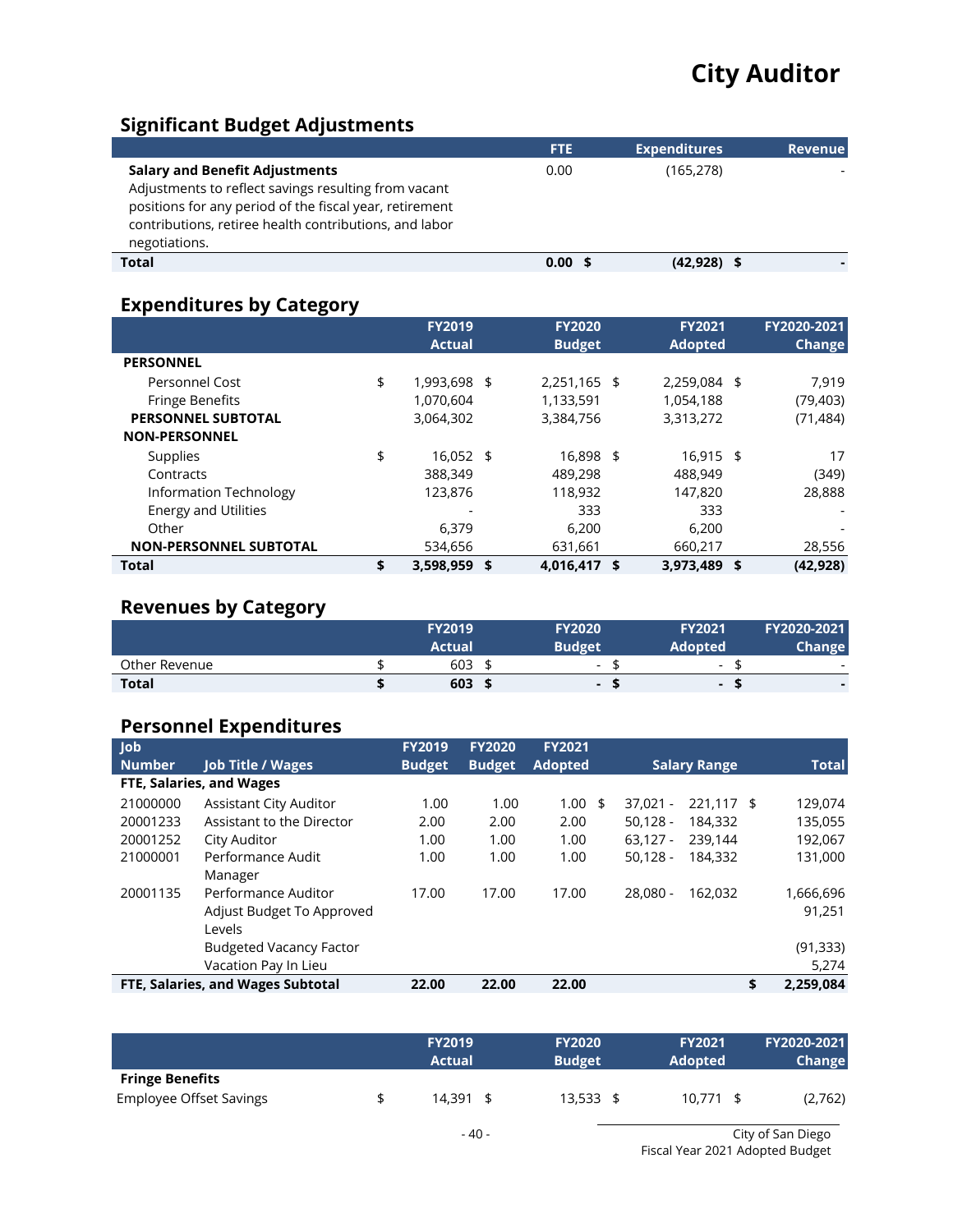|                                     | <b>FY2019</b>      | <b>FY2020</b> | <b>FY2021</b>      | FY2020-2021   |
|-------------------------------------|--------------------|---------------|--------------------|---------------|
|                                     | <b>Actual</b>      | <b>Budget</b> | <b>Adopted</b>     | <b>Change</b> |
| <b>Flexible Benefits</b>            | 272,454            | 306,084       | 286,134            | (19,950)      |
| Insurance                           | 311                |               |                    |               |
| Long-Term Disability                |                    |               | 7,505              | 7,505         |
| Medicare                            | 30,369             | 32,600        | 31,356             | (1,244)       |
| Other Post-Employment Benefits      | 128,731            | 134,750       | 132,153            | (2,597)       |
| Retiree Medical Trust               | 3,014              | 3,814         | 3,825              | 11            |
| Retirement 401 Plan                 | 5,035              | 5,389         | 3,308              | (2,081)       |
| Retirement ADC                      | 477,289            | 461,393       | 396,127            | (65, 266)     |
| <b>Retirement DROP</b>              | 5,511              | 5,858         | 5,858              |               |
| Risk Management Administration      | 21,808             | 26,510        | 22,239             | (4,271)       |
| Supplemental Pension Savings Plan   | 106,521            | 131,577       | 145,547            | 13,970        |
| Unemployment Insurance              | 3,363              | 3,464         | 3,331              | (133)         |
| <b>Workers' Compensation</b>        | 1,807              | 8,619         | 6,034              | (2,585)       |
| <b>Fringe Benefits Subtotal</b>     | \$<br>1,070,604 \$ | 1,133,591     | \$<br>1,054,188 \$ | (79, 403)     |
| <b>Total Personnel Expenditures</b> |                    |               | \$<br>3,313,272    |               |